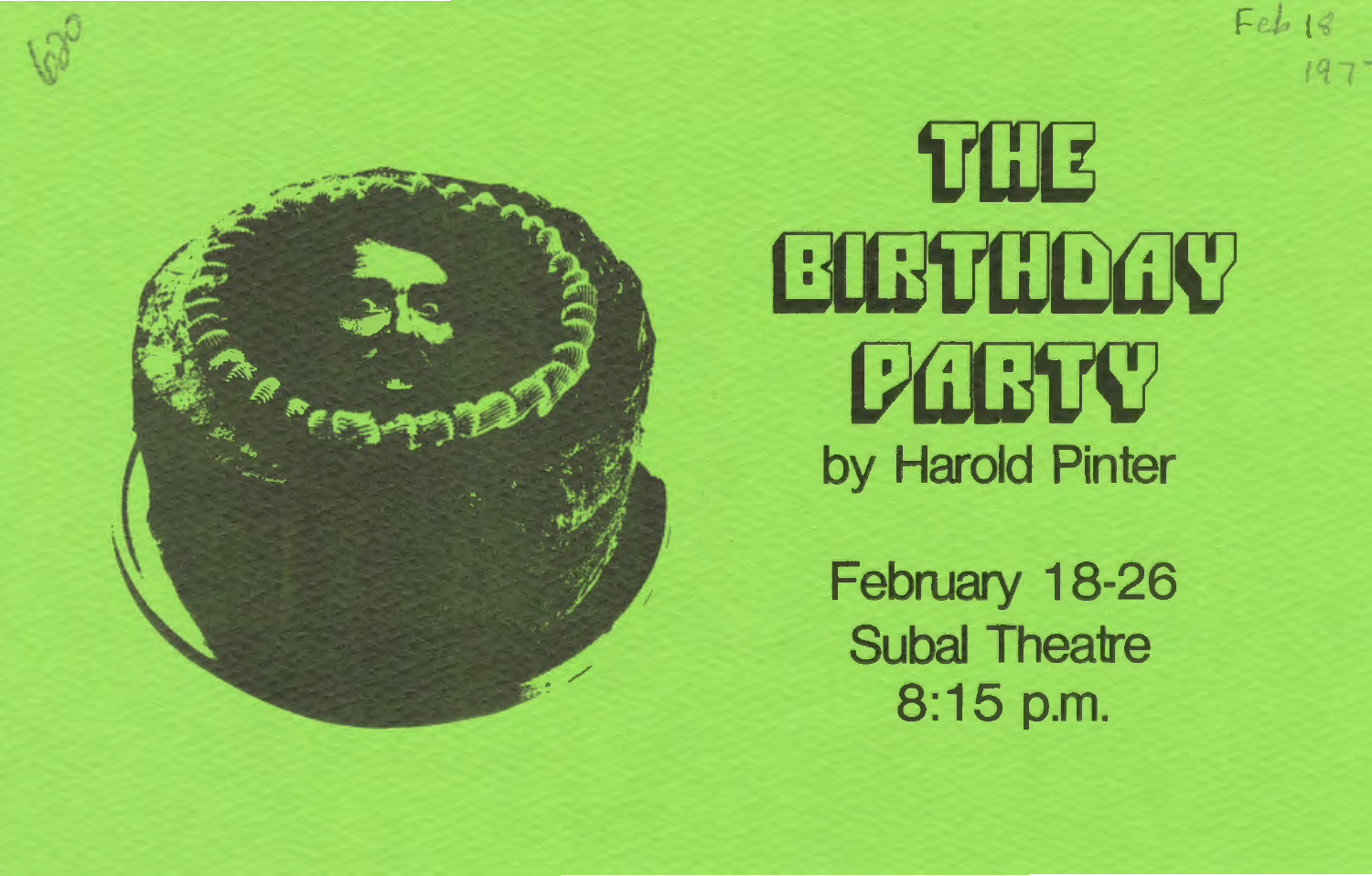Boise State University Department of Theatre Arts Presents

**THE EIRTHDAY DARTY** 

by Harold Pinter

#### **Characters**

#### **Scene**

The living room of a house in a seaside town in England.

### **Time**

The present

Act 1: A morning in summer Act II: Evening of the same day Act III: The next morning

Produced with special permission of Samuel French Inc.

# **Production Staff**

| Janet Eskew          |
|----------------------|
| <b>Claudia Scott</b> |
|                      |

# **Production Crews**

**Lighting**  Ann Bittleston Melanie Yellan

**Sound**  Kathy O'Neil

**Stage Manager**  Janet Eskew

#### **House Manager**  Cheryl Hurrle

**Scenery**  Student employees: Jess Paris and Jon Irwin. Members of Theatre Arts 118: Technical Theatre

- **Costumes**  Nan Harms Melanie Yellan Julia Franklin Gerry Bryant Kathy Powell
- **Properties**  Nan Harms Melanie Yellan Claudia Scott

Special Acknowledgement to the Bench Commission and the Coble Company .